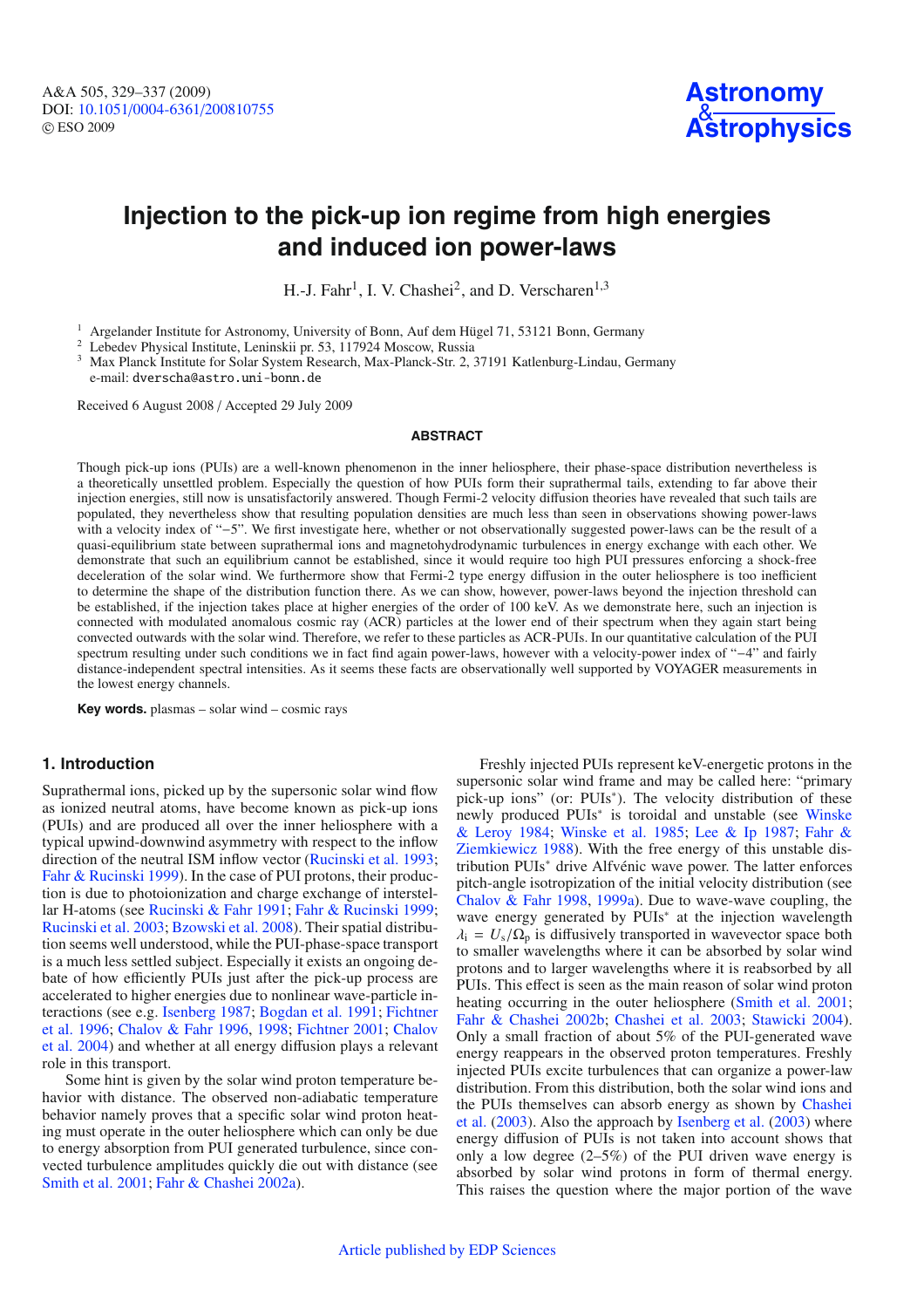energy produced during the primary pick-up process goes to. To clarify the energy redistributions, kinetic and spectral details of the relevant processes have to be investigated. A detailed numerical study of the PUI velocity distribution and the spectral Alfvénic/Magnetosonic wave power evolution has meanwhile been carried out [\(Chalov et al. 2004](#page-8-11), [2006b\)](#page-8-23) and presents a simultaneous solution of a coupled system of equations consistently describing the isotropic velocity distribution function of PUIs and the spectral wave power intensity.

As one can see from this study, the largest portion of the self-generated wave energy is reabsorbed by PUIs themselves as a result of the cyclotron resonant interaction and leads to PUIacceleration. It could perhaps be hoped that this energization of pick-up protons due to Fermi-2 stochastic acceleration processes eventually leads to the ubiquitous power-law PUI-tails pointed out by [Fisk & Gloeckler](#page-8-24) [\(2006](#page-8-24), [2007](#page-8-25)). To the opposite, however, as reflected in the results presented by [Chalov et al.](#page-8-11) [\(2004,](#page-8-11) [2006b](#page-8-23)) it is evident that this is not the case: even at larger distances close to the termination shock (100 AU) the PUI distributions show a rapid cut-off at energies higher than the injection energy. The question thus is raised here why power-laws have been seen at all. An explanation that we are favoring here is a new injection source to the PUI regime from high energies connected with modulated anomalous cosmic ray (ACR) particles. These protons are primary ACR particles that occur with a spectrum down to the typical energy of the usually assumed PUIs. At this part of the spectrum, both particle species cannot be distinguished. Therefore, we refer to them as ACR-PUIs.

In Sect. [2,](#page-1-0) we investigate the physical possibility of powerlaw ions in the outer heliosphere as they are recently proposed by several authors and we find that they cannot occur with a power-index of −5. As we show in Sect. [3,](#page-4-0) the proposed processes are not effective enough to produce the desired ion tails which means that another mechanism has to lead to the observed spectrum. In Sect. [4,](#page-5-0) we show how a high-energy source can be derived by taking a modulated ACR spectrum upstream of the solar wind termination shock. This injection mechanism is discussed in Sect. [5](#page-6-0) where we show that these high-energy ions can lead to power-law ion tails, however with a power-index of −4. The results are discussed and compared with observations in Sect. [6.](#page-7-0)

## <span id="page-1-0"></span>**2. Can power-law ion distributions be in equilibrium with hydromagnetic turbulence?**

<span id="page-1-1"></span>Challenged by recent results concerning ion spectra at large distances [\(McDonald et al. 2003](#page-8-26); [Decker et al. 2005;](#page-8-27) [Király 2005](#page-8-28); [Fisk & Gloeckler 2006\)](#page-8-24), we look into the problem of PUI-phasespace transport under these new given auspices. First we discuss the argument given by [Fisk & Gloeckler](#page-8-24) [\(2006,](#page-8-24) [2007](#page-8-25)) that PUIs under resonant interaction with ambient compressive turbulences enter a quasi-equilibrium state with saturated powerlaw distributions of a somehow sacrosanct spectral velocity index of  $\gamma_v = -5$ .

The related, well-known Kolmogorov formalism is based on a "dimensional" reasoning: The problem concerning the energy distribution in eddies of a typical wave number *k* is considered using two different dimensional quantities: namely the spectral energy density  $E_k$  and the wave number  $k$ . The spectral energy flux is then defined by

$$
S = (kE_k)/\tau_k \tag{1}
$$

<span id="page-1-2"></span>and has to be constant for stationary cases.  $\tau_k$  is the typical life time of eddies with scale  $\lambda_k = 2\pi/k$  and is given by

$$
\tau_k = (kv_k)^{-1} \tag{2}
$$

with the typical vortex velocity  $v_k$  given by

$$
v_k = (E_k k)^{1/2}.
$$
 (3)

Requiring a constant energy flux *S* given by Eq. [\(1\)](#page-1-1), with  $\tau_k$  given by Eq. [\(2\)](#page-1-2) then automatically leads to the Kolmogorov spectrum in the form  $E_k \sim k^{-5/3}$ .

In their thermodynamical approach to particle spectra in equilibrium with waves, [Fisk & Gloeckler](#page-8-24) [\(2006,](#page-8-24) [2007](#page-8-25)), however, only consider one single-dimensional quantity, i.e. the kinetic energy  $T$ , because in their case the energy distribution  $F$ has the dimension  $[F] = [T]^{-1}$ . The flux combination

$$
S_F = T \cdot F \cdot \frac{\Delta T}{\Delta t} \tag{4}
$$

is then expected by them to be constant and, thus, the energy gain is given by

$$
\frac{\Delta T}{\Delta t} \sim T \tag{5}
$$

and hence the above requirements result in the requirement that  $F \sim T^{-2}$ .

This shows that the analogy of the Fisk-Gloeckler approach with the Kolmogorov formalism is not complete, since in their theory the quantity  $\Delta t$  is not specified. Only if we play the same game with the Kolmogorov turbulence using instead of Eq. [\(2\)](#page-1-2) the assumption  $\tau = (ku)^{-1}$ , where *u* is some independent external speed (especially independent of  $k$ ), we will find from Eq.  $(1)$ also the result

$$
E_k \sim k^{-2} \tag{6}
$$

analogous to the result obtained by Fisk-Gloeckler.

The problem may be briefly inspected here whether or not some spatial/temporal disturbances in the solar wind plasma can be considered as waves. They should be considered as waves, if the convection time  $\tau_{\text{conv}} = r/U$  is much greater than the passage period of these waves in the wind reference frame  $\tau$  = 2π/( $k_0v_A$ ) where *r* denotes the radial distance to the sun and *U* the solar wind bulk velocity. The Alfvén speed is designated as  $v_A$  with the corresponding wavevector  $k_0$  for the turbulence. For an inequality of the kind  $τ$ <sub>∼</sub> *t*<sub>conv</sub>, this then leads to the definition of the principal wave turbulence correlation scale given by  $L_m < r v_A/U \approx 0.1$  AU. A more exact definition of the turbulence correlation scale is given in the paper of [Chashei et al.](#page-8-20) [\(2003](#page-8-20)). This value is also in accordance with the value used by [Fahr](#page-8-29) [\(2007\)](#page-8-29) for his estimation of the upper possible velocity border. Some measurements indicate smaller values for the turbulence correlation length than calculated by us in this paper (see e.g. [Matthaeus et al. 2005\)](#page-8-30). However, the following conclusions in our paper drawn on the effects of turbulent heating of suprathermal protons become even less promising for an MHD-equilibrium to be established, if smaller correlation lengths prevail. One can expect that at larger distances,  $r \geq$ 1 AU, the value for  $L_m$  increases proportionally to  $r$ , since a similar dependence is also valid for the outer scale of turbulence  $k_0$ <sup>-1</sup> (see [Chashei et al. 2003](#page-8-20)). Here we estimate the maximum energy for protons resonating with these largest scales *L*<sup>m</sup> at distances of about 100 AU and find with  $v_{\text{max}} \approx \Omega(100 \text{ AU})$ .  $L_m(100 \text{ AU})/\gamma(v_{\text{max}}) \simeq \Omega(1 \text{ AU}) \cdot L_m(1 \text{ AU})/\gamma(v_{\text{max}})$ , where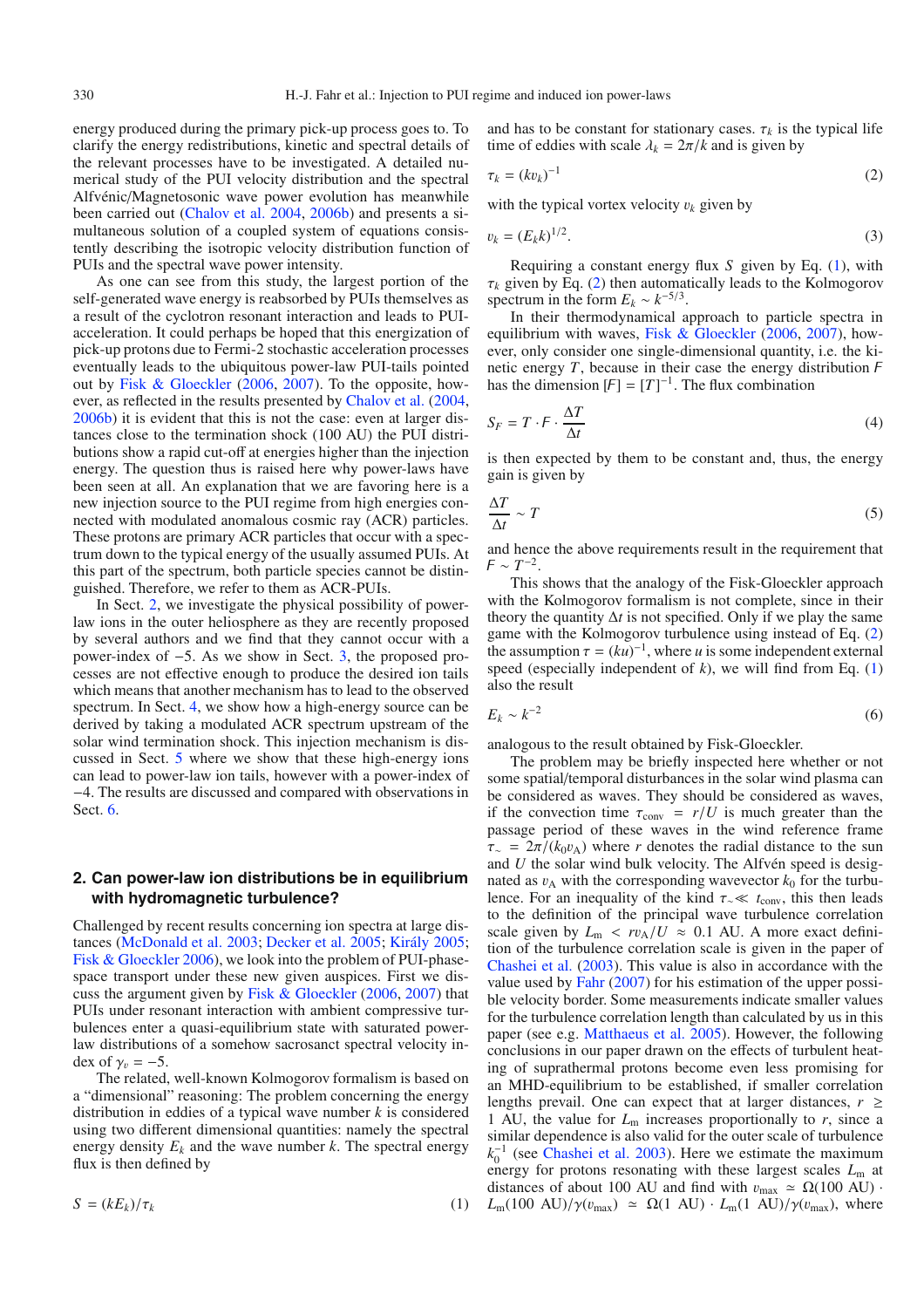$v_{\text{max}}$ ,  $\gamma(v_{\text{max}})$  and  $\Omega$  are the maximal ion speed, the associated Lorentz factor and the ion gyrofrequency, respectively. Protons with these speeds have energies of about  $E_{\text{max}} \approx 1 \text{ GeV}$  independent of distance. Thus, ions with  $E \le E_{\text{max}}$  can be expected to be scattered by waves, whereas ions with  $E \ge E_{\text{max}}$  can only be scattered by large scale velocity structures in the solar wind.

Since in any case, however, power-laws seem to be a fact well supported by observations within a certain range of solar distances and ion energies, we shall nevertheless take this finding as serious here as deserved and determine in the following the absolute spectral intensity of this PUI-power-law distribution and its consequences.

If the PUI distribution is given in the form

$$
f_{\text{pui}}(r, v) = f_{\text{pui},0} \cdot \left(\frac{v}{v_0}\right)^{\gamma_v}
$$
\n<sup>(7)</sup>

<span id="page-2-0"></span>with the velocity-power index  $\gamma_v = -5$ , then the PUI density is given by

$$
n_{\text{pui}}(r) = 4\pi f_{\text{pui},0} \cdot \int_{v_0}^{v_{\infty}} \left(\frac{v}{v_0}\right)^{-5} v^2 dv \simeq 2\pi f_{\text{pui},0} \cdot v_0^3,\tag{8}
$$

where  $f_{\text{pui},0} = f_{\text{pui},0}(r)$  is a local normalization value, and  $v_0$ and  $v_{\infty}$  are lower and upper velocity limits of the quasistationary PUI-power-law.

Using  $\psi = v/v_0$ , one obtains for the power-law PUI pressure as the second moment of the distribution function the following result:

$$
P_{\text{pui}}(r) = 4\pi f_{\text{pui},0} \frac{m}{2} v_0^5 \int_{1}^{\psi_{\infty}} \psi'^{-5} \psi'^4 \, \mathrm{d}\psi' = 2\pi m \cdot f_{\text{pui},0} v_0^5 \ln(\psi_{\infty}). \tag{9}
$$

<span id="page-2-1"></span>Evidently, the definition of  $P_{\text{pui}}(r)$  requires the determination of all three local values  $f_{\text{pui},0}(r)$ ,  $v_0(r)$ , and  $v_{\infty}(r)$  which we aim at below.

#### 2.1. Determination of the inner and outer velocity border

Using the definition of the lower velocity border as done by [Fahr](#page-8-29) [\(2007\)](#page-8-29) one finds

$$
v_0 \simeq \frac{1}{5} U \left(\frac{r}{r_{\rm E}}\right)^{1/4}.\tag{10}
$$

With the above result one obtains the PUI distribution in the form

$$
f_{\text{pui},0} = n_{\text{pui}}(r) \cdot \frac{1}{2\pi v_0^3} = \frac{5^3}{2\pi U^3} n_{\text{pui}}(r) \cdot \left(\frac{r}{r_{\text{E}}}\right)^{-3/4}.
$$
 (11)

The local PUI density can be derived from the interplanetary H-atom density  $n_H(r, \theta)$ , which depends on the radial distance *r* and the inclination angle  $\theta$  with respect to the upwind axis, and the effective (charge exchange + photoionization)-induced injection rate  $\beta_{\text{pui}} = n_{\text{H}}(r, \theta) [n_{\text{s}}(r)\sigma_{\text{ex}}U + v_{\text{i}}]$ . Here  $n_{\text{s}}(r)$ ,  $\sigma_{\text{ex}}$ ,  $U, v_i$  denote the solar wind proton density, the charge exchange cross section, the solar wind bulk velocity and the photoionization frequency. The H-atom density at distances  $r \geq 5$  AU in the upwind hemisphere is satisfactorily well given by the following expression (see [Fahr 1971](#page-8-31)):

$$
n_{\rm H}(r,\theta) = n_{\rm H,\infty} \exp\left[-\frac{\beta_{\rm pui,0}r_0^2\theta}{Ur\sin\theta}\right]
$$
 (12)

<span id="page-2-2"></span>and thus [leads to the following PUI density \(also see](#page-8-1) Fahr & Rucinski [1999\)](#page-8-1)

$$
n_{\text{pui}}(r,\theta) = \left(\frac{r_0}{r}\right)^2 n_{\text{pui},0} + \frac{1}{r^2 U} \int_{r_0}^r \beta_{\text{pui}}(r',\theta) r'^2 \, \text{d}r'.\tag{13}
$$

From the above one derives the following radial space derivative which later on in this paper will be needed:

$$
\frac{\partial n_{\text{pui}}(r,\theta)}{\partial r} = \frac{-2n_{\text{pui}}(r,\theta)}{r} + \frac{\beta_{\text{pui}}(r,\theta)}{U}.
$$
\n(14)

To calculate the PUI pressure, one more quantity in addition is needed, namely the upper velocity border  $v_{\infty}$ . To determine  $v_{\infty}$  we follow the idea presented by [Fisk & Gloeckler](#page-8-24) [\(2006](#page-8-24), [2007](#page-8-25)) assuming that PUI-power-law distributions result from a specific quasi-equilibrium state self-establishing such that the wave field transfers per unit of time as much energy to PUIs by energy diffusion, as energy is expended in the solar wind frame for the work done by the pressure gradient of comoving PUIs against the magnetosonic fluctuations. The important restriction to energy diffusion by nonlinear interaction with the compressive fluctuations is that the typical diffusion period  $\tau_{\text{diff}} \simeq 3L_{\text{m}}^2/v\lambda_{\parallel}$  should be much larger than the convection period given by  $\tau_{\text{conv}} \simeq L_{\text{m}}/U$  (see [Chalov et al. 2003\)](#page-8-32). This leads to the requirement

$$
L_{\rm m} > \frac{v\lambda_{\parallel}}{3U} \tag{15}
$$

with  $\lambda_{\parallel}$  as the mean free path for particles parallel to the magnetic field. The uppermost velocity  $v_{\infty}$  is the limit at which this condition is just fulfilled:

$$
v_{\infty} \simeq \frac{3UL_{\rm m}}{\lambda_{\parallel}}.\tag{16}
$$

We assume the interaction of the particles with a slab Alfvénic turbulence field. The mean free path is given by

$$
\lambda_{\parallel} = \frac{3v}{8} \int_{-1}^{+1} \frac{(1 - \mu^2)^2}{D_{\mu\mu}} d\mu \tag{17}
$$

with the pitch-angle diffusion coefficient

$$
D_{\mu\mu} = D_{vv,0}v_A^{-2} \left(\frac{U^3}{r_E}\right) \left(\frac{v}{U}\right) \left(\frac{r_E}{r}\right)^{3/4} \tag{18}
$$

from [Chalov et al.](#page-8-32) [\(2003\)](#page-8-32) for cyclotron resonant wave-particle interaction with unpolarized, one-dimensional, and isotropic turbulence, which leads to the velocity-independent expression

$$
\lambda_{\parallel} = \frac{2}{5} v_{\rm A}^2 \left( \frac{r_{\rm E}}{U^3} \right) \left( \frac{U}{D_{\nu\nu,0}} \right) \left( \frac{r_{\rm E}}{r} \right)^{3/4} = \lambda_{\parallel,\rm E} \left( \frac{r_{\rm E}}{r} \right)^{3/4} \tag{19}
$$

for the mean free path, with the reference value

$$
D_{vv,0} = \frac{\sqrt{\langle \delta u^2 \rangle_{\rm E}}}{U} \frac{r_{\rm E}}{9L_{\rm m}}
$$
(20)

for the diffusion coefficient. Therefore, the upper velocity border is given by

$$
v_{\infty} \simeq \frac{3UL_{\rm m}}{\lambda_{\rm ||,E}},\tag{21}
$$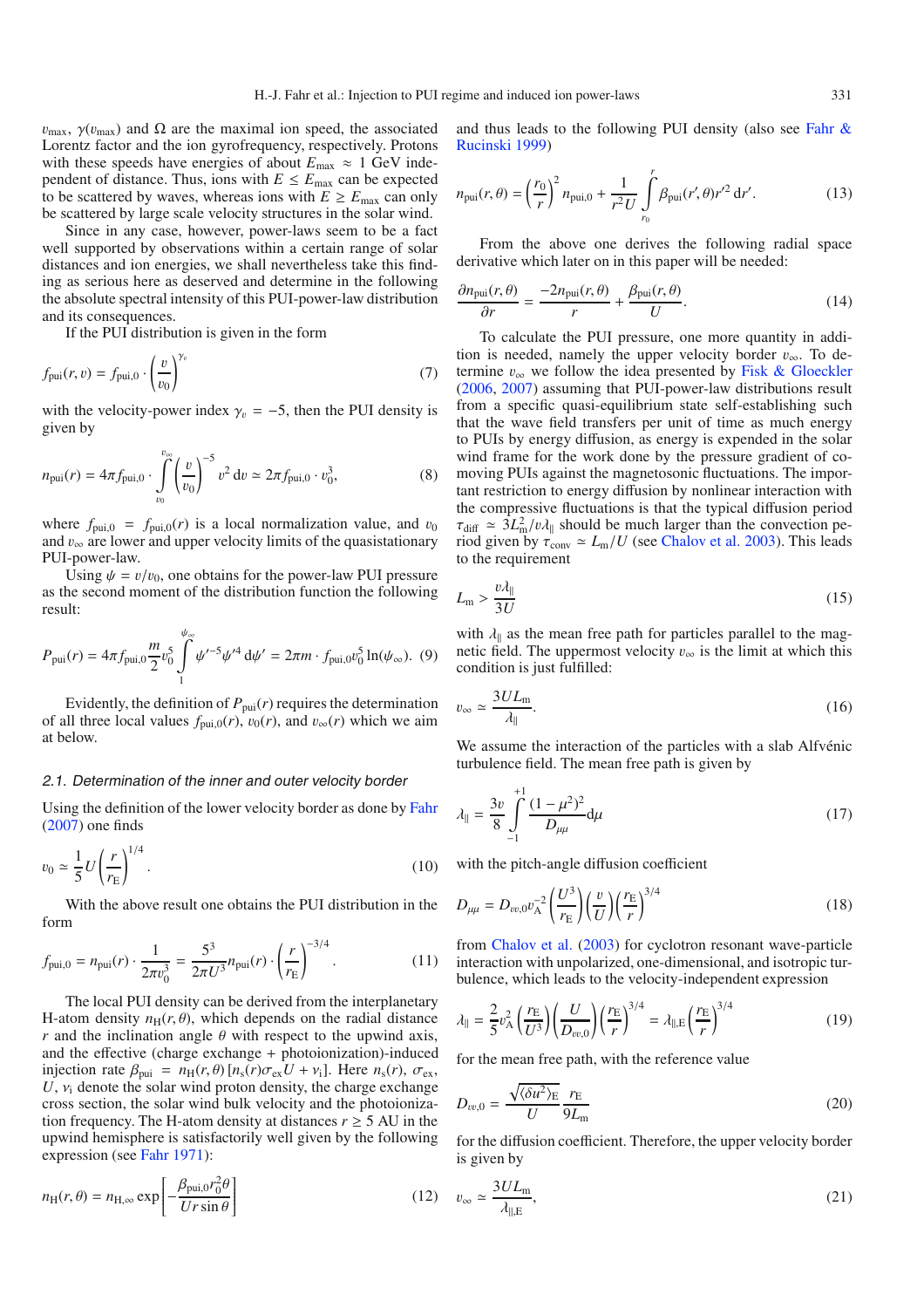<span id="page-3-0"></span>which evaluates to

$$
v_{\infty} \simeq \frac{9}{0.3} \left(\frac{r_{\rm E}}{r}\right)^{3/4} U \tag{22}
$$

by taking  $L_m = 3$  AU and  $\lambda_{\parallel,E} = 0.3$  AU [\(Chalov & Fahr 1999b](#page-8-33)). The ratio

$$
\psi_{\infty} = \frac{v_{\infty}}{v_0} = 150x^{-1}
$$
\n(23)

is needed in the later calculation and should be compared with the result obtained by [Fahr](#page-8-29) [\(2007\)](#page-8-29) deriving the upper velocity border from the study of the uppermost resonance possibilities of ions with the largest prevailing correlation lengths *L*<sup>m</sup> existing in the solar wind velocity structures, yielding the result

$$
\psi_{\infty} = 30 \cdot x^{-3/4},\tag{24}
$$

which gives smaller values than those derived for conditions when bal[anced](#page-8-25) [pressure](#page-8-25) [equilibrium](#page-8-25) [in](#page-8-25) [the](#page-8-25) [sense](#page-8-25) [of](#page-8-25) Fisk & Gloeckler [\(2007](#page-8-25)) is adopted. Here below we shall demonstrate that this value for  $\psi_{\infty}$ , which is the direct consequence of the assumptions by Fisk, definitely leads to unreasonable consequences when we investigate the associated PUI pressure.

## 2.2. The upstream PUI pressure

We calculate the PUI pressure resulting from power-law distributed PUIs upstream of the shock and find with Eqs.  $(9)$ – $(11)$ and [\(23\)](#page-3-0)

$$
P_{\text{pui}}(x) = mU^2 n_{\text{pui}}(x) x^{1/2} \ln(150x^{-1}), \qquad (25)
$$

where we have introduced  $x = r/r_E$ . We obtain the pressure gradient by differentiation:

$$
\frac{\partial P_{\text{pui}}}{\partial x} = mU^2 \times \left[ \frac{\partial n_{\text{pui}}}{\partial x} x^{1/2} \ln \left( 150x^{-1} \right) + \frac{1}{2} n_{\text{pui}} x^{-1/2} \ln \left( 150x^{-1} \right) - n_{\text{pui}} x^{-1/2} \right],\tag{26}
$$

which leads with Eq.  $(14)$  to

$$
\frac{\partial P_{\text{pui}}}{\partial x} = mU^2 \times \left[ -\frac{3}{2} n_{\text{pui}} x^{-1/2} \ln \left( 150 x^{-1} \right) + \frac{\beta r_{\text{E}}}{U} x^{1/2} \ln \left( 150 x^{-1} \right) - n_{\text{pui}} x^{-1/2} \right].
$$
\n(27)

If now we derive the effective upstream Mach number, neglecting thereby solar wind electron and proton pressures compared to the PUI pressure, i.e. assuming  $P_e$ ;  $P_s \ll P_{\text{pui}}$ , and following the definitions by [Fahr & Rucinski](#page-8-1) [\(1999\)](#page-8-1), we obtain

$$
M_{\rm s}^{*2} = \left(\frac{U}{C_{\rm s}^*}\right)^2 = \frac{U^2 \frac{\partial \rho_{\rm s}}{\partial r}}{\frac{\partial}{\partial r}(P_{\rm s} + P_{\rm e} + P_{\rm pui})}
$$
  
 
$$
\approx \frac{2n_{\rm s}}{\frac{3}{2}n_{\rm pui}x^{1/2}\ln\left(150x^{-1}\right) - \frac{\rho_{\rm re}}{U}x^{3/2}\ln\left(150x^{-1}\right) + n_{\rm pui}x^{1/2}}.
$$
 (28)

With  $\Lambda = \frac{\beta r_0}{U n_s} \approx 10^{-2}$  and the PUI abundance  $\xi = n_{\text{pui}}/n_s \approx 0.2$ (see [Fahr & Rucinski 1999\)](#page-8-1), we obtain

$$
M_s^{*2} = \frac{2x^{-1/2}}{\xi\left(\frac{3}{2}\ln\left(150x^{-1}\right) + 1\right) - \Lambda_{r_0}^{\frac{r_E}{r_0}}x\ln\left(150x^{-1}\right)}.\tag{29}
$$

For a shock position at  $x \approx 100$  and with the lower reference distance  $r_0 \approx 5$  AU, this expression yields

$$
M_s^{*2} = 0.83,\tag{30}
$$

which means that the effective upstream Mach number  $M_s^*$  = 0.91 is lower than 1.

Hence, power-law PUI pressures in balance with the wave fields would not allow for the occurrence of a termination shock of the solar wind (i.e. needing upstream Mach numbers  $M_{\rm s}^*$  ≥ 1!).

The non-existence of the above "turbulence-particle" equilibrium (TPE) can also be concluded along a different line of argumentations together with the calculation of the downstream PUI pressure connected with power-law distributed PUIs. Using the results presented in Fahr  $\&$  Lay [\(2000](#page-8-34)), one obtains on the basis of Liouville's theorem and conservation of magnetic moment at the passage from upstream to downstream over the shock the PUI-distribution function downstream of the shock (indicated by index 2) by the following relation:

$$
f_{\text{pui},2}(v) = \frac{1}{\sqrt{s}} f_{\text{pui},1} \left( \frac{v}{\sqrt{s}} \right)
$$
\n(31)

depending on the upstream distribution function  $f_{\text{pui},1}$ , where *s* denotes the compression ratio at the shock. From that relation one obtains for the downstream PUI pressure  $P_{\text{pui},2}$  the following expression

$$
P_{\text{pui},2} = \frac{m}{2\sqrt{s}} \int_{\sqrt{s}v_0}^{\sqrt{s}v_{\infty}} f_{\text{pui},1}(v/\sqrt{s})v^4 dv
$$
  
= 
$$
\frac{m}{2} s^2 \int_{v_0}^{v_{\infty}} f_{\text{pui},1}(v)v^4 dv = s^2 P_{\text{pui},1},
$$
 (32)

which states that the downstream PUI pressure is enhanced with respect to the upstream PUI pressure by the factor  $s^2$ . Reminding that the latter pressure for TPE-conditions is given by

$$
P_{\text{pui},1}(r_{\text{sh}}) = mn_{\text{pui}}(r_{\text{sh}})U^2 \left(\frac{r_{\text{sh}}}{r_{\text{E}}}\right)^{1/2} \ln\left(150\frac{r_{\text{E}}}{r_{\text{sh}}}\right)
$$
(33)

one finds that the downstream PUI pressure should amount to

$$
P_{\text{pui},2}(r_{\text{sh}}) = mn_{\text{pui}}(r_{\text{sh}}) s^2 U^2 \left(\frac{r_{\text{sh}}}{r_{\text{E}}}\right)^{1/2} \ln\left(150 \frac{r_{\text{E}}}{r_{\text{sh}}}\right),\tag{34}
$$

which normalized with the upstream solar wind kinetic energy density  $\epsilon_{\text{kin}} = (1/2) m U^2(n_s)$  would require that

$$
\frac{P_{\text{pui},2}(r_{\text{sh}})}{\epsilon_{\text{kin}}(r_{\text{sh}})} = 2\xi(r_{\text{sh}})s^2 \left(\frac{r_{\text{sh}}}{r_{\text{E}}}\right)^{1/2} \ln\left(150 \frac{r_{\text{E}}}{r_{\text{sh}}}\right)
$$
(35)

with  $\xi(r_{\rm sh}) \simeq 0.2$  denoting the PUI abundance at the shock. This would mean that the downstream thermal energy of the PUIs is much higher than the kinetic energy of the upstream solar wind which is forbidden by physical reasons. This again leaves to conclude that PUIs cannot exist in pressure equilibrium with the compressional magnetosonic turbulence that was assumed by [Fisk & Gloeckler](#page-8-25) [\(2007](#page-8-25)) and cannot be responsible for the stochastic particle acceleration up to regions near the solar wind termination shock.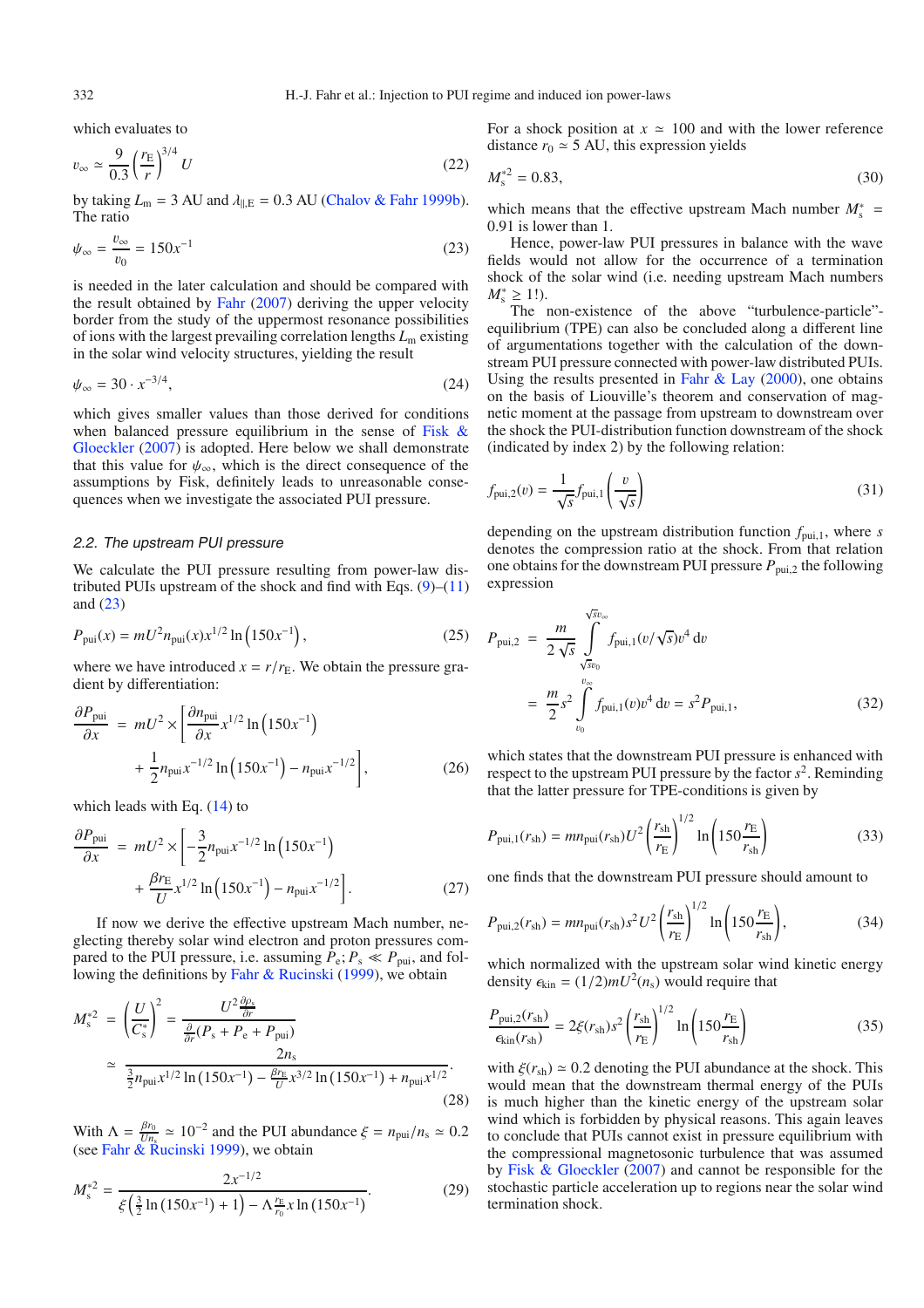Requiring that the downstream thermal energy of the PUIs stays below the upstream kinetic energy of the PUIs would require instead an upper border  $v_{\infty}$  of the PUI power spectrum defined by

$$
P_{\text{pui},2} = \frac{ms^2}{2} \int_{v_0}^{v_{\infty}} f_{\text{pui},1}(v) v^4 dv
$$
  
=  $s^2 \left[ 4\pi f_{\text{pui}} \frac{m}{2} v_0^5 \ln(\psi_{\infty}) \right] \le \frac{m}{2} U^2 (n_s + n_{\text{pui}})$  (36)

yielding

$$
\ln(\psi_{\infty}) \le \frac{U^2(n_s + n_{\text{pui}})}{s^2 4\pi f_{\text{pui}} v_0^5} = \frac{U^2(n_s + n_{\text{pui}})}{2s^2 n_{\text{pui}} v_0^2} = \frac{25}{2s^2 \xi_{\text{pui}}} \left(\frac{r_{\text{sh}}}{r_{\text{E}}}\right)^{-1/2}.
$$
\n(37)

Evaluating this formula with  $s = 2.5$ ,  $\xi_{\text{pui}} = 0.2$ , and  $r_{\text{sh}} =$  $100r_E$  leads to the result

$$
\ln(\psi_{\infty}) \le \frac{25}{2 \cdot 2.5^2 \cdot 0.2 \cdot 10} = 1\tag{38}
$$

and means that  $\psi_{\infty} = \exp(1) = 2.72$  and  $v_{\infty} \approx 2.72U$ , i.e. much lower than required for pressure equilibrium conditions.

# <span id="page-4-0"></span>**3. The relative effectiveness of energy diffusion and convective changes at ion phase-space transport**

<span id="page-4-2"></span>In the following we want to clarify the role of energy diffusion in determining the shape of the PUI-distribution function. We start from the transport equation adequate to describe the phase-space behavior of the PUIs by a distribution function  $f(t, r, v)$  (see e.g. [Isenberg 1987](#page-8-5); [Chalov & Fahr 1996](#page-8-8))

<span id="page-4-1"></span>
$$
\frac{\partial f}{\partial t} + U \frac{\partial f}{\partial r} - \left(\frac{v}{3}\right) \left(\frac{\partial f}{\partial v}\right) \operatorname{div} U = \frac{1}{v^2} \frac{\partial}{\partial v} \left(v^2 D_{vv} \frac{\partial f}{\partial v}\right) + Q(r, v) + S(r, v), \tag{39}
$$

where  $U$  is the solar wind bulk speed,  $D_{vv}$  is the velocity diffusion coefficient, and,  $Q(r, v)$  and  $S(r, v)$  are functions describing PUI-injection sources and -phase-space losses. Terms on the left-hand side of the above Eq. [\(39\)](#page-4-1) under steady state conditions induce changes with a typical convection time  $\tau_{\text{conv}}$  given by

<span id="page-4-4"></span>
$$
\tau_{\rm conv} \approx r/U,\tag{40}
$$

where  $r$  is of the order of the heliocentric distance.

<span id="page-4-3"></span>Considering quasi-linear velocity diffusion of particles due to Fermi-2 type interactions with the Alfvénic- or magnetosonic turbulence, both of which are leading to analogous expressions (see [Toptygin 1985;](#page-8-35) [Le Roux & Ptuskin 1998;](#page-8-36) [Chalov & Fahr](#page-8-37) [2000](#page-8-37)). For our estimates here, one can use the diffusion coefficient derived by [Schlickeiser](#page-8-38) [\(1989](#page-8-38)) which for estimate purposes can be represented in the following form:

$$
D_{vv} \approx \delta_{\rm M0} \Omega v_{\rm A}^2 \left(\frac{k_0}{k_{\rm res}}\right)^{\alpha - 1},\tag{41}
$$

where  $k_{res} = \Omega/v$  is the resonant wave number,  $\Omega$  the proton cyclotron frequency,  $v_A$  the Alfvén speed,  $k_0$  the turbulence outer scale,  $\alpha \approx 5/3$  (or  $\approx 3/2$ ) the power exponent of the 1Dturbulence spectrum, and  $\delta_{\text{M0}}$  is the fractional turbulence level

$$
\delta_{\rm M0} = \frac{\langle \delta \mathbf{B}^2 \rangle}{\langle \mathbf{B} \rangle^2},\tag{42}
$$

<span id="page-4-5"></span>where *B* is the induction of local interplanetary magnetic field. Typical velocity diffusion times  $\tau_{\text{diff}}$  characterizing the action of the first term of the right-hand side of Eq. [\(39\)](#page-4-1) in changing the distribution function *f* can be defined by

$$
\tau_{\text{diff}}^{-1} \approx D_{vv} v^{-2}.\tag{43}
$$

Combining the relations given by Eqs.  $(40)$ ,  $(42)$ ,  $(41)$ , and  $(43)$ yields as a typical ratio of the characteristic times

$$
\chi(v,r) = \frac{\tau_{\text{conv}}}{\tau_{\text{diff}}} \approx \delta_{\text{M0}} \left(\frac{v_{\text{A}}^2}{vU}\right) (k_{\text{res}}r) \left(\frac{k_0}{k_{\text{res}}}\right)^{\alpha - 1} \sim v^{\alpha - 3}.
$$
 (44)

At heliocentric distances  $r \approx r_E = 1$  AU, one can assume [\(Chashei et al. 2003\)](#page-8-20)  $\delta_{\text{M0}} \approx 0.1$ ,  $v_{\text{A}} \approx 0.1 U$ ,  $k_0 \approx 10^{-11}$  cm<sup>-1</sup>,  $\alpha = 3/2$  for Iroshnikov-Kraichnan turbulence (i.e. a power-law for the spectral energy density  $E_k \sim k^{-3/2}$  or  $\alpha = 5/3$  for Kolmogorov turbulence (i.e.  $E_k \sim k^{-5/3}$ ), which are the two mostly found and discussed spectral energy distributions in solar wind turbulence [\(Bale et al. 2005](#page-8-39); [Horbury et al. 2005](#page-8-40)). Then near 1 AU, we find a ratio  $\chi(U, 1 \text{ AU}) \approx 1$  showing that convection and diffusion processes here are of comparable importance for the particles with  $v \approx U$ , while convection effects are of increasing importance for particles with higher velocities, i.e. with  $v > U$ . This result is in good agreement with other considerations [\(Matthaeus & Goldstein 1986;](#page-8-41) [Jokipii & Kota 1989](#page-8-42); Zank & Matthaeus [1992;](#page-8-43) [Zank et al. 1996;](#page-8-44) [Horbury & Balogh 2001](#page-8-45)). [Isenberg](#page-8-46) [\(2005\)](#page-8-46), however, concludes that the effect of energy diffusion is small for PUIs. His similar treatment is parametrized by the percentage of turbulence occurring in slab Alfvénic fluctuations. Nevertheless, these two approaches can be conciliated if this percentage is assumed to amount about 20%.

<span id="page-4-6"></span>At larger heliocentric distances,  $r > 1$  AU, the frozen-in Parker magnetic field near the ecliptic is nearly azimuthal and decreases with (1/*r*). Correspondingly, the resonant wavevector behaves like  $k_{res} \sim \Omega \sim \langle B \rangle \sim r^{-1}$ , which leads to  $k_{res}r = \text{const.}$ Besides that, as argued by [Chashei et al.](#page-8-20) [\(2003\)](#page-8-20), the following *r*-dependences can be expected:  $k_0 \sim r^{-1}$  and  $\delta_{\text{M0}} \sim r^{-2/3}$ . Consequently, the radial dependence of  $\chi(v, r)$  is exclusively determined by the *r*-dependence of  $\delta_{\text{M0}}$  meaning that

$$
\chi(v,r) \approx \left(\frac{r}{r_{\rm E}}\right)^{-2/3} \left(\frac{v}{U}\right)^{-7/3} \tag{45}
$$

in case of Kolmogorov turbulence. The above Eq. [\(45\)](#page-4-6) shows that at larger solar distances energy diffusion of particles cannot determine the shape of the suprathermal tail of the resulting PUIdistribution function.

In fact, assuming for reasons of a better clarification, just to the contrast here, a dominance of the energy diffusion, i.e. neglecting all the terms in Eq. [\(39\)](#page-4-1) except for the diffusion term, would deliver as a result of the transport equation the distribution  $f \sim v^{-\alpha}$ . This distribution thus should evidently be much flatter tha[n the obviously observed distribution](#page-8-24)  $f \sim v^{-5}$  (Fisk & Gloeckler [2006\)](#page-8-24) indicating that energy diffusion in fact plays an inferior role.

This result also turned out from more quantitative calculations of wave-particle interactions in the outer heliosphere by [Chalov et al.](#page-8-47) [\(2006a](#page-8-47)) or [Fahr & Chashei](#page-8-48) [\(2007](#page-8-48)) in which a consistent treatment of PUI transport in phase-space and wave turbulence transport in *k*-space was presented. From these calculations it becomes evident that in fact in the outer heliosphere PUIs drive turbulence powers, but are not efficiently enough profiting from energy diffusion to produce power-law tails.

The only way to fill up ion tails at energies larger than 1 keV resulting in some power-law distribution, as it seems to us, is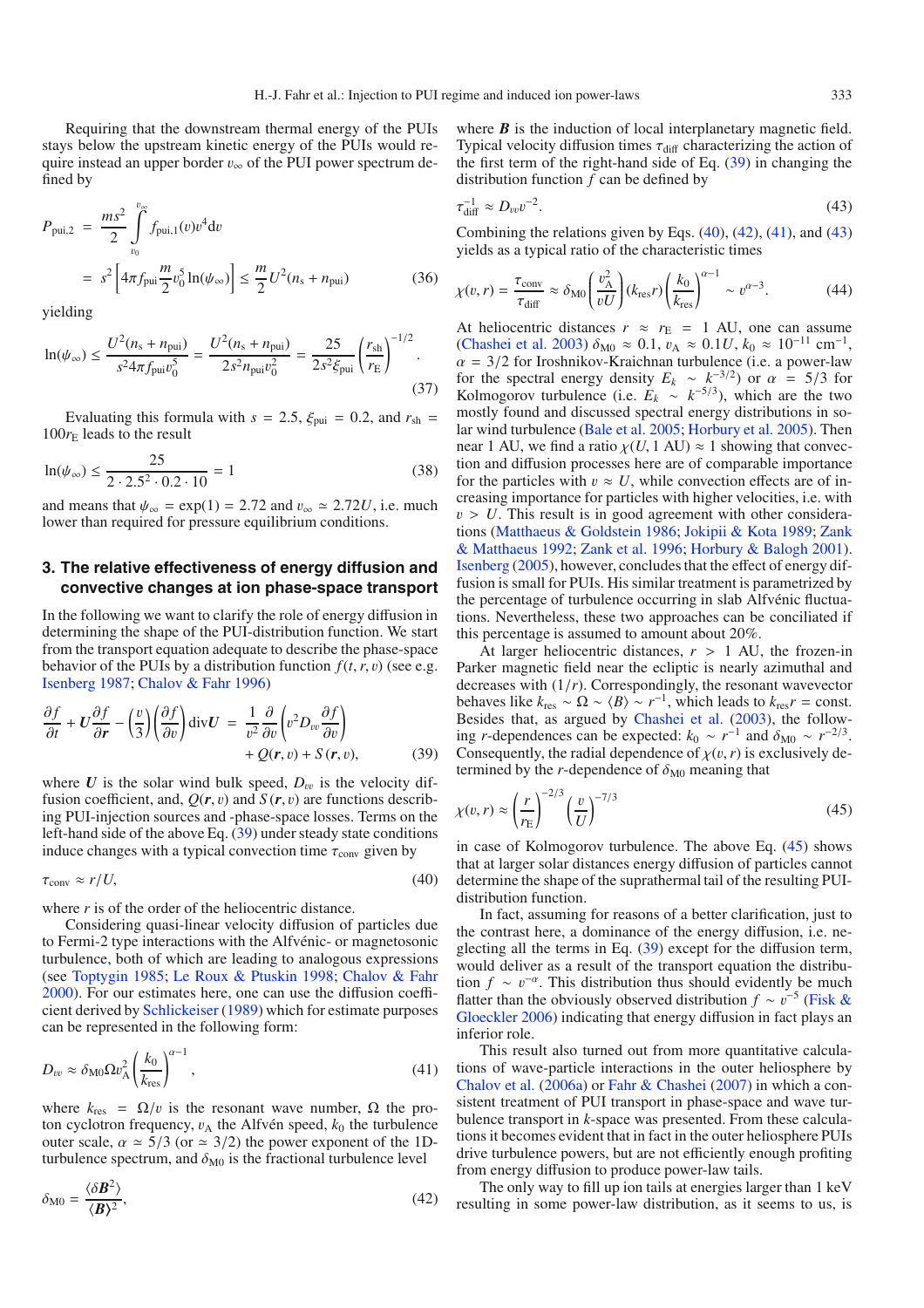to inject ions into the PUI regime at higher energies of about  $\geq$ 50 keV and then let them cool to smaller energies at their coconvection with the solar wind. This would be a process similar to the one of PUIs originating from freshly ionized neutral atoms which are injected at about 1 keV (see [Fahr 2007;](#page-8-29) [Siewert & Fahr](#page-8-49) [2008](#page-8-49)). In the following, we study such a high-energy injection mechanism to the PUI energy regime resulting from ACR ions that are adiabatically cooled to lower energies and, therefore, can be called ACR-PUIs.

## <span id="page-5-0"></span>**4. Injection to the PUI regime from the high-energy side**

Here we first want to study the modulated part of the ACRs with origin near the solar wind termination shock and investigate whether they can perhaps serve as a possible injection seed from high energies into the PUI regime. We start from the analytic expression for the modulated ACR spectral intensity given for the case of a spherically symmetric solar modulation. The differential ACR intensity for this case is given by the following expression [\(Stawicki et al. 2000\)](#page-8-50):

$$
j(r, p) = p^2 f(r, p)
$$
  
=  $\frac{3}{b} \int dr_0 \int dp_0 \frac{S(r_0, p_0)}{U} \frac{p_0 y_0}{\phi} \left(\frac{r_0}{r}\right)^{\frac{1+\delta}{2}} \left(\frac{p_0}{p}\right)^{\frac{3\delta - 4\gamma - 5}{2(2+\gamma)}}$   
 $\times \exp\left(-\frac{y_0(1 + h^2)}{\phi}\right) I_{\frac{1+\delta}{1+\gamma - \delta}} \left(\frac{2y_0 h}{\phi}\right),$  (46)

where  $S(r_0, p_0)$  denotes the ACR source function with source coordinates  $r_0$  and  $p_0$ ,  $I_n$  is the modified Bessel function of the first kind, *U* denotes the solar wind bulk velocity, and *h* and φ have the following definitions:

$$
h = \left(\frac{r}{r_0}\right)^{\frac{1+\gamma-\delta}{2}} \left(\frac{p}{p_0}\right)^{\frac{3}{2b}},\tag{47}
$$

$$
\phi = 1 - \left(\frac{p}{p_0}\right)^{\frac{3\gamma}{2+\gamma}}\tag{48}
$$

with the following additional quantities

$$
y_0 = \frac{\nu}{(1 + \gamma - \delta)^2} \frac{r_0 U}{\kappa_{rr,0}},
$$
\n(49)

$$
b = \frac{2 + \gamma}{(1 + \gamma - \delta)},\tag{50}
$$

$$
\nu = \left(1 + \gamma - \delta + \frac{2 + \gamma}{3}\epsilon\right) \tag{51}
$$

and the following assumptions of the *r*- and *p*-dependences:

$$
U(r) \sim r^{\gamma}, \quad \kappa_{rr}(r, p) = \kappa_{rr,0} \left(\frac{r}{r_{\rm E}}\right)^{\delta} \left(\frac{p}{p_{\rm E}}\right)^{\epsilon} \tag{52}
$$

with an arbitrary reference momentum  $p<sub>R</sub>$  for the bulk velocity and the spatial diffusion coefficient κ*rr*.

As shown by [Stawicki et al.](#page-8-50) [\(2000\)](#page-8-50), the above expression can be simplified for low values of ACR particle momenta *p* and then yields the following expression for the ACR distribution:

$$
f(r, p) \simeq \frac{3}{b\Gamma(b)} \int dr_0 \int dp_0 \frac{S(r_0, p_0)}{p_0 U} y_0^b \exp(-y_0).
$$
 (53)

The modulation of the ACR spectrum due to spatial diffusion is contained in  $y_0$ . This shows that, hence, the ansatz by Stawicki et al. [\(2000\)](#page-8-50) is an analytical way to express the modulated distribution function of the ACRs in the heliosphere. In the frame of its accuracy, this approach yields a valuable way to take the modulated ACR spectrum as the source of our cooling mechanism. The spectrum of the ACR particles at the solar wind termination shock serves as the ACR source function and, thus with good reasons, one adopts the function developed by [Drury](#page-8-51) [\(1983](#page-8-51)) for an ideally planar shock which is given by

$$
S(r_0, p_0) = \frac{1}{r_0^2} \frac{\partial}{\partial r_0} r_0^2 \zeta_0
$$
  
=  $\frac{1}{r_0^2} \frac{\partial}{\partial r_0} r_0^2 \left[ S_{\text{ACR},0} \cdot \left( \frac{p_0}{p_1} \right)^{-q} \cdot \exp\left( -\frac{p_0}{p_{\text{max}}} \right) \delta(r_0 - r_{\text{sh}}) \right],$  (54)

where the spectral index *q* is connected with the shock compression ratio *s* by  $q = 3s/(s - 1)$ .  $p_i$ ,  $p_{max}$  are appropriate values of the Fermi-1 injection momentum and of the upper cut-off momentum, respectively. This then leads to

<span id="page-5-3"></span>
$$
f(r, p) \simeq \frac{3S_{\text{ACR},0}}{b\Gamma(b)U} \int_{0}^{\infty} \frac{dp_0}{p_i} \left(\frac{p_0}{p_i}\right)^{-q-1} \exp\left(-\frac{p_0}{p_{\text{max}}}\right)
$$

$$
\times \left(\frac{\nu}{(1+\gamma-\delta)^2} \frac{r_{\text{sh}}U}{\kappa_{rr,\text{sh}}}\right)^b \exp\left(-\frac{\nu}{(1+\gamma-\delta)^2} \frac{r_{\text{sh}}U}{\kappa_{rr,\text{sh}}}\right). \tag{55}
$$

This expression represents a constant distribution function. Numerical simulations by [Fichtner & Sreenivasan](#page-8-52) [\(1999](#page-8-52)) show a linear dependence of the ACR flux on the energy ( $j_E \sim E$ ). This means that the distribution function in phase-space is constant which can be shown by considerations about normalization of the differential flux and the distribution function:

<span id="page-5-1"></span>
$$
f = 4\pi \frac{m j_E}{p^3} \frac{dE}{dp} \sim \frac{j_E}{E} = \text{const.}
$$
 (56)

Therefore, the  $f(r, p)$  of the ACR particles is given by a constant value which follows from modulation theory:

$$
f(r, p) \simeq f_{\text{const}}.\tag{57}
$$

From the above expression we develop the total streaming  $S(r, p_{\text{pui},i})$  (see [Gleeson & Axford 1967](#page-8-53)[;](#page-8-55) [Fahr 1990](#page-8-54); Fahr & Verscharen [2009](#page-8-55)) for the ACR-PUIs in the range between the injection momentum  $p_i$  and an upper border  $p_{\text{pui},i}$ . ACR particles with higher momenta propagate only according to the transport equation for cosmic rays and do not participate in the diffusive injection. With these considerations we find

<span id="page-5-2"></span>
$$
S = \int_{p_i}^{p_{\text{pui,i}}} p^2 U\left(\frac{1}{3}f - \frac{1}{3p}\frac{\partial}{\partial p}f\right) \mathrm{d}p = \frac{\left(p_{\text{pui,i}}^3 - p_i^3\right)}{9} U f_{\text{const}} \tag{58}
$$

as the total particle streaming at each place *r*. Since we expect that  $p_{\text{nu,i}} \gg p_i$ , the lower border  $p_i$  can be neglected in Eq. [\(58\)](#page-5-1).

Now we consider the local spatial divergence of this ACR-PUI streaming at some lower momentum border and take this to be the high-energy injection source *Q* to the PUI regime. With this choice, we obtain

$$
Q = \frac{1}{r^2} \frac{\partial}{\partial r} r^2 S = \frac{2p_{\text{pui,i}}^3 U f_{\text{const}}}{9r}
$$
(59)

as the divergence of the ACR particle flux, constituting a PUI source.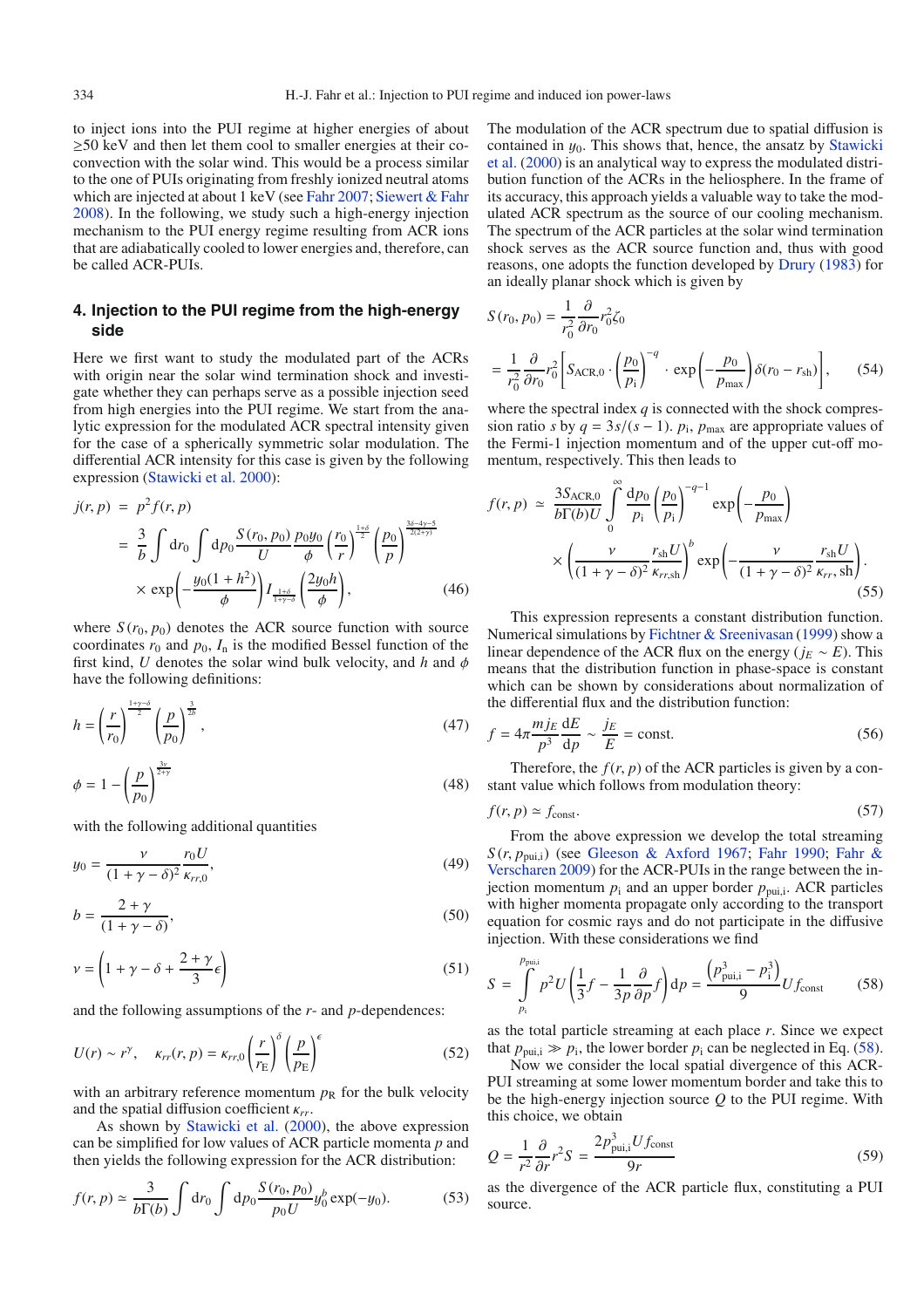# <span id="page-6-0"></span>**5. PUI Boltzmann-Vlasov equation with ACR-induced injection**

In the "solar" rest frame (SF), the representative Boltzmann-Vlasov equation (BVE) is given by

$$
(\mathbf{U} \cdot \nabla_r) f + \left(\frac{\mathrm{d}v}{\mathrm{d}t}\bigg|_{\mathbf{m}} \cdot \nabla_v \right) f = U \frac{\partial f}{\partial r} + U \frac{\partial v}{\partial r}\bigg|_{\mathbf{m}} \frac{\partial f}{\partial v} = P(r, v) \quad (60)
$$

under the prevailing conditions in the outer heliosphere, i.e. negligible energy diffusion, for the stationary case [\(Fahr 2007](#page-8-29)). The corresponding BVE equation in the "solar wind" rest frame (WF) has the form [\(Fahr 2007\)](#page-8-29)

$$
\frac{\partial \tilde{f}}{\partial t} + \frac{1}{v^2} \frac{\partial}{\partial v} \left( v^2 \dot{v}_{\rm m} \tilde{f} \right) = \widetilde{P}(t, v),\tag{61}
$$

where the second term on the left-hand side describes the velocity-space divergence of the phase-space flow connected with the magnetically induced deceleration (i.e. magnetic cooling), which is indicated by the subscript m. The coordinate  $t = t(r)$  denotes the proper time in the co-moving reference frame (WF). Furthermore,  $P(r, v)$  is the local ion injection rate to the PUI regime.

For low energies  $(\leq 1 \text{ keV})$ , this rate is due to locally freshly ionized neutral H-atoms and is given by  $\widetilde{P}(r, v) = \beta(r) \frac{1}{4\pi v^2}$  $\delta(v - U)$  $\delta(v - U)$  with  $\beta(r)$  $\beta(r)$  $\beta(r)$  [being](#page-8-56) [the](#page-8-56) [local](#page-8-56) [PUI](#page-8-56) [production](#page-8-56) [rate](#page-8-56) (Fahr & Siewert [2008](#page-8-56)).

For high energies  $(\geq 50 \text{ keV}$  for the ACR-PUIs), the relevant injection, in contrast to the normal sub-keV PUIs, in our view is given by the upper expression derived from the modulated ACR spectrum and given by Eq.  $(59)$ .

Furthermore,  $\dot{v}_{\rm m}$  is determined by the magnetically induced velocity decrease of particles with a velocity  $v$ , when they are convected outwards with the solar wind bulk flow at a mean velocity *U* to larger distances where the co-convected interplanetary magnetic field *B* appears reduced in magnitude [\(Fahr 2007](#page-8-29)). At larger distances  $r \geq 5$  AU near the ecliptic, the magnetic field decreases like  $(1/r)$  (i.e. in case of the nearly azimuthal, distant Parker field). Under these conditions, one finds the following v-dependent magnetic velocity-space drift

$$
\dot{v}_{\rm m} = -U\frac{v}{r} \tag{62}
$$

and its associated radial gradient

<span id="page-6-1"></span>
$$
\frac{\partial v_{\rm m}}{\partial r} = \frac{1}{U} \dot{v}_{\rm m} = -\frac{v}{r}
$$
\n(63)

in the form given by [Fahr & Siewert](#page-8-56) [\(2008\)](#page-8-56).

Ions which are picked up at  $r<sub>v</sub>$  with a velocity *U* will, without other processes being involved, have "magnetically" cooled down to a velocity v at r if the relation  $r_v(v) = rv/U$  is fulfilled. The injection of freshly created PUIs at  $r<sub>v</sub>(v)$  with an initial velocity  $v = U$  will be responsible for ions with velocity v at r.

Taking all these constraints together, one finally finds, when reminding that the time and distance coordinates are related to each other by  $dr = Udt$ , that for velocities  $v \leq U$  the solution for  $\tilde{f}$  in the WF is given by (see [Fahr 2007;](#page-8-29) [Siewert & Fahr 2008\)](#page-8-49)

$$
\tilde{f}_{\leq} = \frac{1}{2\pi} \frac{r\beta \left(\frac{v}{U}r\right)}{U} v^{-3}.
$$
\n(64)

This distribution function  $\tilde{f}_\leq$  can be evaluated for larger solar distances  $r \ge r_0 = 5$  AU in the upwind hemisphere for nearecliptic positions assuming that at such solar distances the upwind H-atom density can be considered as essentially constant, meaning that  $n_H\left(\frac{v}{U}r\right) = n_H(r) = n_{H,\infty}$ . This in fact is an acceptable approximation for solar distances  $r \geq 5$  AU and velocities  $1U \ge v \ge 0.2U$ , and then leads to

$$
\tilde{f}_{\leq} = \frac{r}{2\pi U} \nu_{\text{ex},E} r_{\text{E}}^2 \left(\frac{v}{U} r\right)^{-2} n_{\text{H},\infty} v^{-3} = \frac{\nu_{\text{ex},E} r_{\text{E}}^2 U}{2\pi r} n_{\text{H},\infty} v^{-5}
$$
(65)

i.e. to the astonishing fact that under pure magnetic cooling, the resulting PUI-distribution function for velocities  $v \leq 1$ *U* is a power-law with the interesting power-index  $\alpha = -5$  predicted and confirmed by [Fisk & Gloeckler](#page-8-24) [\(2006,](#page-8-24) [2007\)](#page-8-25); however, in their case expected as result of an assumed quasi-equilibrium state established between magnetoacoustically driven ion energy diffusion and magnetoacoustic turbulence generation.

The above result is valid only for ions with  $v \leq U$ . One possibility that we now start to see here is that for ions with velocities  $v \geq 1$ *U*, i.e. much higher than the original PUI-injection threshold, one has to consider in addition some high-energy injection rate due to modulated ACRs as we have derived above.

For those ACR-induced ions (i.e. for the ACR-PUIs) with the relevant source function

$$
Q = \frac{2p_{\text{pui},i}^3 U f_{\text{const}}}{9r},\tag{66}
$$

we find analogously to Eq. [\(64\)](#page-6-1) for ACR-PUIs

$$
\tilde{f}_{\geq} = \frac{1}{2\pi} \frac{r \mathcal{Q}\left(r \frac{v}{v_{\text{pui,i}}}\right)}{U} v^{-3} = \frac{1}{2\pi} \frac{r \cdot \left[\frac{2p_{\text{pui,i}}^3}{9r} U f_{\text{const}}\right]}{U} v^{-3},\tag{67}
$$

which finally leads to an *r*-independent distribution function for the range  $v \geq U$  in the form

$$
\tilde{f}_{\geq} = \frac{1}{9\pi} m_p^3 v_{\text{pui},i}^4 f_{\text{const}} v^{-4}.
$$
\n(68)

Altogether, thus, we obtain the total PUI distribution in the following form:

$$
\tilde{f} = \tilde{f}_{\leq} + \tilde{f}_{\geq} \\
= \frac{\nu_{\text{ex}, \text{E}} r_{\text{E}}^2 U}{2\pi r} n_{\text{H}, \infty} v^{-5} H(U - v) + \frac{1}{9\pi} m_p^3 v_{\text{pui}, j}^4 f_{\text{const}} v^{-4}, \tag{69}
$$

where  $H(x)$  is the well-known step function with  $H(x \le 0) = 0$ and  $H(x \ge 0) = 1$ .

In any case, the above result shows that a velocity-power index of "−5" is obtained for the velocity range  $v \leq U \leq v_{\text{pui},i}$ and a power-index of "−4" is obtained for the velocity range  $U \le v \le v_{\text{pui,i}}$  where  $v_{\text{pui,i}} = p_{\text{pui,i}}/m_{\text{p}}$ .

Rescaling velocity in units of *U* (i.e.  $X = v/U$ ) leads to the total distribution function

$$
\tilde{f} = \frac{(\sigma_{\text{ex}} n_{\text{se}} U) r_{\text{E}}^2}{2\pi r U^4} n_{\text{H},\infty} X^{-5} H (1 - X) + \frac{1}{9\pi} m_{\text{p}}^3 X_{\text{pui},j}^4 f_{\text{const}} X^{-4}
$$

$$
= \frac{n_{\text{se}}}{2\pi U^3} \left[ \Lambda \left( \frac{r_{\text{E}}}{r} \right) X^{-5} H (1 - X) + \frac{2}{9\pi} \frac{m_{\text{p}}^3 X_{\text{pui},j}^4 U^3 f_{\text{const}}}{n_{\text{s},\text{E}}} X^{-4} \right]. (70)
$$

We introduce now two dimensionless characterizing quantities. First, we define

$$
\Lambda = (\sigma_{\text{ex}} n_{\text{H},\infty} r_{\text{E}}) \simeq 2.3 \times 10^{-3},\tag{71}
$$

where the charge exchange cross section  $\sigma_{ex} \simeq 10^{-15}$  cm<sup>2</sup> [\(Fahr](#page-8-31) [1971](#page-8-31)[\) and the hydrogen density](#page-8-57)  $n_{\text{H},\infty} \approx 0.15 \text{ cm}^{-3}$  (Izmodenov et al. [2003](#page-8-57)) are used.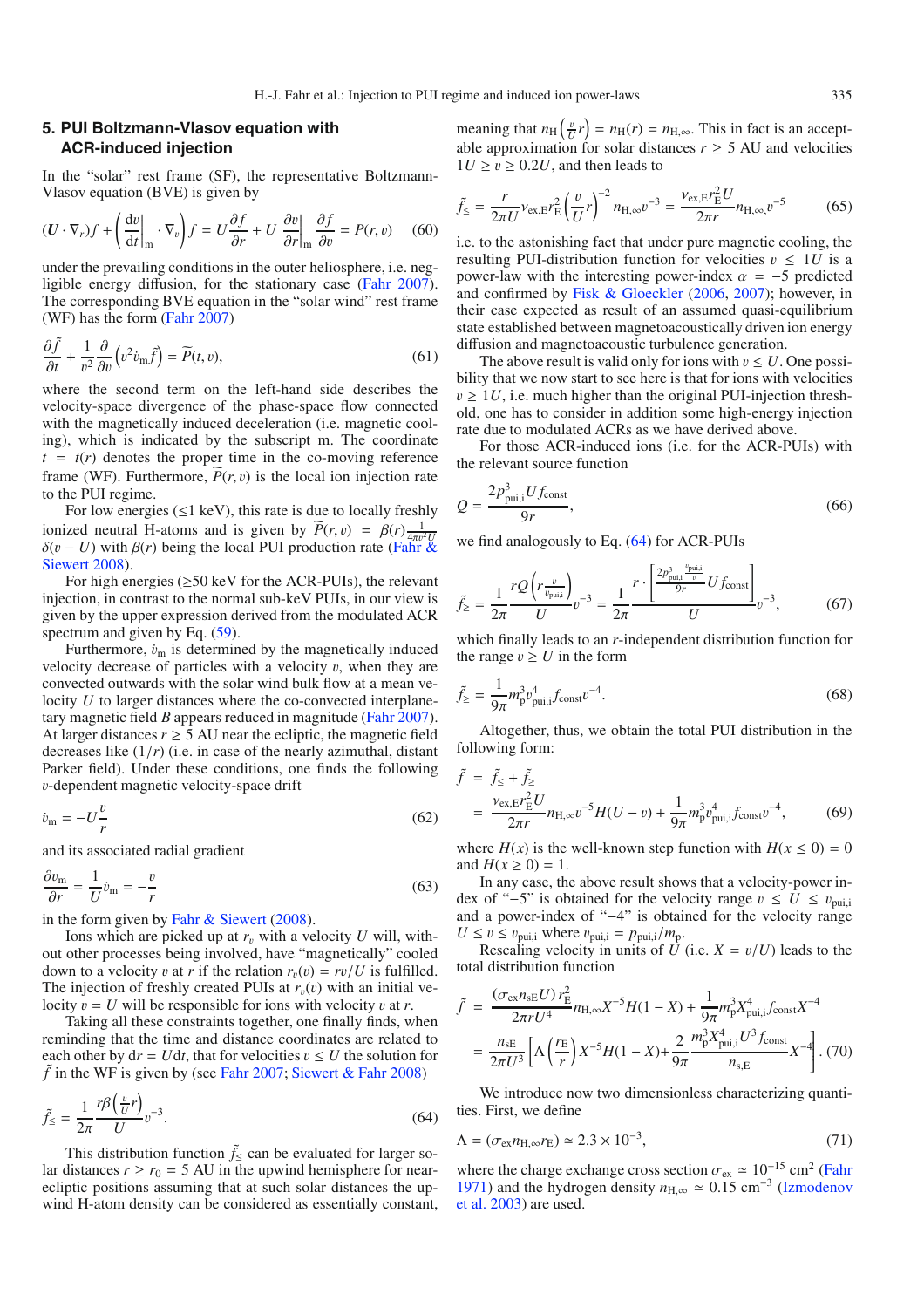With

$$
\Delta = \frac{2}{9\pi} \frac{m_{\rm p}^3 X_{\rm pui,i}^4 U^3 f_{\rm const}}{n_{\rm s,E}},\tag{72}
$$

one can finally find

$$
\tilde{f}(r,v) = \frac{n_{\text{SE}}}{2\pi U^3} \left[ \Lambda \left( \frac{r_{\text{E}}}{r} \right) \cdot X^{-5} H (1 - X) + \Delta \cdot X^{-4} \right]. \tag{73}
$$

Measurements by the SWICS instrument on the ULYSSES space probe show a PUI-phase-space density of about  $100 s<sup>3</sup>$  km<sup>-6</sup> at two times the solar wind velocity at a distance of 5.26 AU [\(Gloeckler 2003\)](#page-8-58). Equation [\(73\)](#page-7-1) leads to a value for the PUI-phase-space density of about  $\tilde{f}_\leq \approx 155 \text{ s}^3 \text{ km}^{-6}$ , which is in good accordance to the observations. The difference could be a consequence of the assumption of a constant  $n<sub>H</sub>$ , especially at small distances from the sun.

Observations by the LECP instruments on VOYAGER 1 and 2 [\(Lanzerotti et al. 2001\)](#page-8-59) show an *r*-independent proton intensity in the energy range 0.57–1.78 MeV of about  $j_E$   $\simeq$  4 × 10<sup>-4</sup> particles per (cm<sup>2</sup> s sr MeV), which corresponds to  $j_E \approx 250$  particles per  $(cm<sup>2</sup> s sr erg)$  in Gaussian units. This value can be converted to a phase-space density (cf. Eq. [\(56\)](#page-5-3)):

$$
\tilde{f}_{\ge} = 4\pi \frac{m_{\rm p}^3 j_E}{p^2 (1 \text{ MeV})} = 2.7 \times 10^{-39} \text{ s}^3 \text{ cm}^{-6}.
$$
\n(74)

If we assume that these ions observed by [Lanzerotti et al.](#page-8-59) [\(2001\)](#page-8-59) are ACR-PUI particles with the proposed behavior, this leads to a value for Δ obtained from the measurements of

$$
\Delta = \frac{2\pi U^3}{n_{\rm sE}} X^4 (1 \text{ MeV}) \tilde{f}_\geq = 3.1 \times 10^{-10}.
$$
 (75)

We take this observational value to avoid uncertainties at the determination of the ACR intensity  $f_{\text{const}}$  and the injection border *X*pui,i. The calculated spectra are shown in Fig. [1.](#page-7-2)

#### <span id="page-7-0"></span>**6. Comparison of our results with data**

Now we want to compare the above results with VOYAGER and ULYSSES spectral ion data. For that purpose, we first transform the above velocity distribution function into a distribution of spectral energy flux  $j(E)$  given in units of (ions/(cm<sup>2</sup> s sr MeV)). This then leads to

$$
j(E) \sim \sqrt{E} \cdot f(E) \sim \sqrt{E} \left(\frac{E}{E_0}\right)^{(1-\alpha_v)/2}
$$

$$
\sim \left(\frac{E}{E_0}\right)^{(2-\alpha_v)/2} \sim \left(\frac{E}{E_0}\right)^{-\alpha_E},\tag{76}
$$

where  $\alpha_v$  and  $\alpha_E$  are the velocity- and the energy-power indices, respectively. As one can easily see,  $\alpha_v = 5$  leads to  $\alpha_E = 1.5$ , whereas  $\alpha_v = 4$  would lead to  $\alpha_E = 1.0$ . Looking into the data obtained by VOYAGER 1 during the year 2004 (see [Decker et al.](#page-8-27) [2005](#page-8-27), [2006\)](#page-8-60) before the shock crossing occurred, one can find – even though the data are very time-variable in this interval – that for ions with higher energy ( $E \approx 10^3$  keV) the energy-power index has been observed with  $\alpha_E(E \ge 200 \text{ keV}) \approx 1.5$ , whereas interestingly enough for ions with lower energy (i.e.  $E \approx 40 \text{ keV}$ ) a smaller power-index of  $\alpha_E(E \leq 200 \text{ keV}) \approx 1.0 \text{ seems to be}$ indicated. That supports our above derived theoretical prediction that the velocity-power index of ACR-induced PUIs in the outer heliosphere is  $\alpha_v \approx 4$ , rather than  $\alpha_v \approx 5$  as for the ions with higher energy (MeV).

<span id="page-7-2"></span>

**[Fig. 1.](http://dexter.edpsciences.org/applet.php?DOI=10.1051/0004-6361/200810755&pdf_id=1)** Phase-space density spectra for PUIs and ACR-PUIs. The PUI distribution is dependent on the distance from sun, whereas the ACR-PUIs are not. PUIs cannot gain velocities above  $U$ , i.e.  $X = 1$ . The solid line is led down to the ACR-PUI spectrum at the cut-off at  $X = 1$ artificially.

Also during the most recent VOYAGER 2 crossing of the shock (see [Decker et al. 2008\)](#page-8-61) it became evident that the energypower indices registered both before and after the shock crossing show values of  $\alpha_{E,1} \simeq \alpha_{E,2} \simeq 1.2 \pm 0.2$  which also nicely confirms a velocity index of  $\alpha_v \simeq 4$ .

In addition, it is important to recognize that the particle detectors of the VOYAGER spacecraft did not see radial changes of the spectral flux intensity  $j(E)$  at the lower energy channels (0.35–1.5 MeV) during the period from years 1995 through 2005 [\(Lanzerotti et al. 2001](#page-8-59); [Decker & Krimigis 2003;](#page-8-62) [Krimigis et al.](#page-8-63) [2003\)](#page-8-63). This is also a support for the newly derived theoretical expression given in Eq. [\(73\)](#page-7-1) and showing that a distanceindependent intensity can be expected at energies 5 keV  $\leq E \leq$ 100 keV. Only the part of the spectrum that is a result of cooled PUIs shows a dependence on the distance due to the different PUI abundances. The ACR-PUIs that are injected from ACRs and cooled from high energies, however, are proven to have no radial variation.

Our model explains occurring power-law tails with an index −4. There are, however, observations around 5 AU undoubtedly showing a power-index −5 for suprathermal ion tails (e.g. [Gloeckler 2003\)](#page-8-58). As we can show, the favored explanation by [Fisk & Gloeckler](#page-8-24) [\(2006,](#page-8-24) [2007](#page-8-25)) cannot hold in the described way. Maybe other processes (such as anomalous Fermi-2 type waveparticle energy diffusion), which are not treated in our approach, can lead to a power-index of −5 at energies just above 5 keV. But this interaction does not explain the occurrence of extended power-law tails at larger distances [\(Chalov et al. 2004](#page-8-11)).

It is perhaps still a little bit an open question, where, i.e. at what lower energy, one should cut off the modulated ACR spectrum to calculate the injection to the PUI regime. Even though this does not count very much in quantitative terms, since the lower energy part of the modulated ACR spectrum has in fact a constant distribution function (see Eq.  $(56)$ ), it may nevertheless represent an intellectually interesting question, to decide up to what energies convection and Fermi-2 energy diffusion are dominant, and from what energies upwards Fermi-1 acceleration and spatial diffusion dominate. There is one clear hint given to answer this question, namely by the momentum dependence of

<span id="page-7-1"></span>